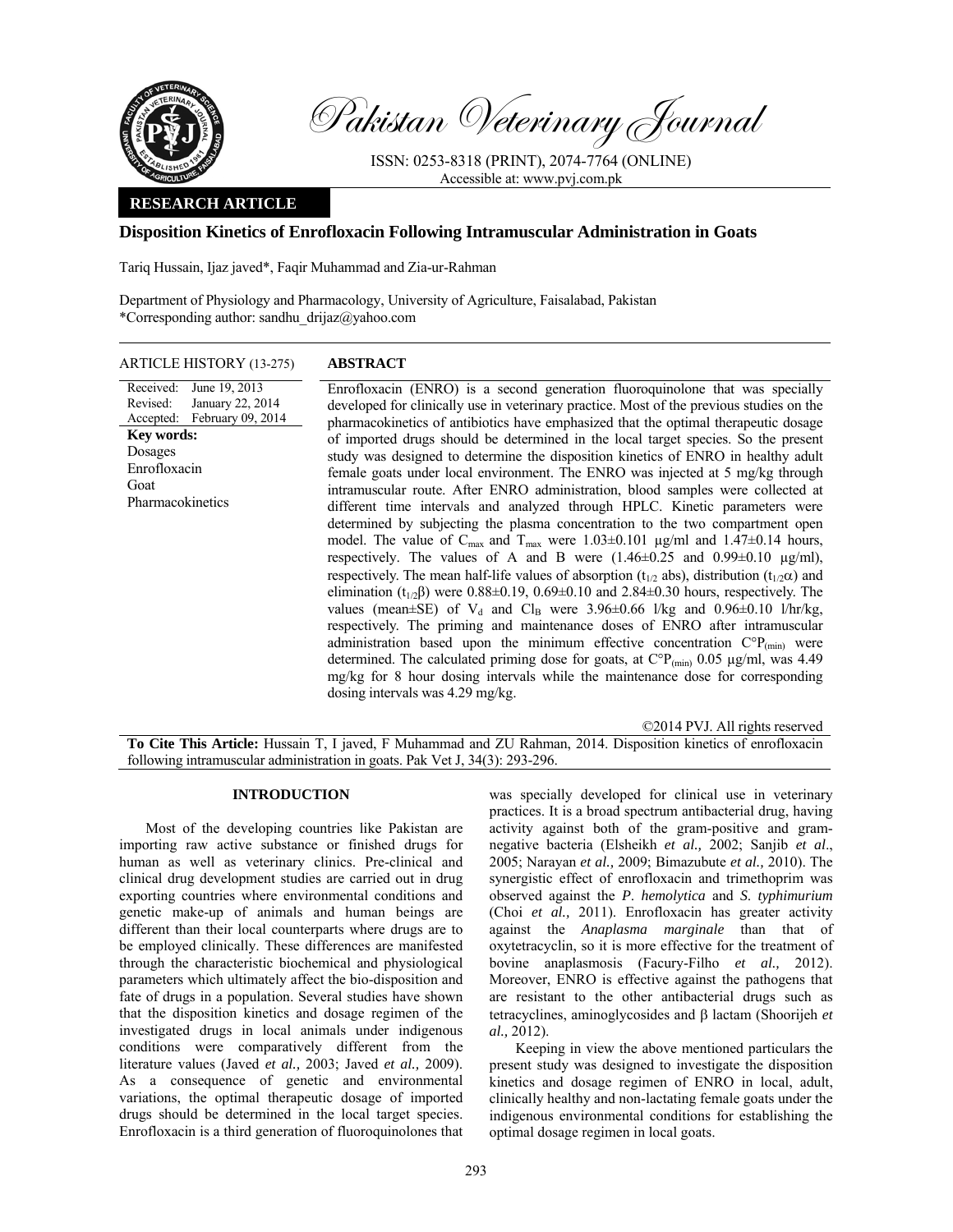## **MATERIALS AND METHODS**

**Experimental animals and methodology:** A total of 8 healthy and dry Beetal goats were used. All the animals were kept under similar conditions at the Department of Clinical Medicine and Surgery, University of Agriculture, Faisalabad, Pakistan. Before initiation of each experiment, all the animals were weighed and properly restrained. For collection of the blood samples at different time intervals, the right jugular vein of each animal was cannulated with plastic cannula No. 90 (Protex Ltd., England) under strict aseptic conditions. A commercial injectable preparation of ENRO, ENROTIL 10% injection®, lot No. J5073, (Dae Sung Microbiological Labs. Seoul, Korea), was used in these experiments. Drug was administered through intramuscular route, in the neck region at 5 mg/kg BW. An antiseptic solution was applied on the neck region of each animal before drug administration. Before the drug administration, blank blood samples were collected in each experiment. Blood samples were collected in heparinized plastic centrifuge tubes. After drug injecting, the blood samples were collected at 0.25, 0.5, 1.0, 1.5, 2, 3, 4, 6, 8 and 12 hours. Blood samples were centrifuged with centrifuge machine (80-2 Centrifugal Machine, China), plasma was separated and stored at -20 $^{\circ}$ C for analysis. The ENRO concentration in plasma was determined by using High Performance Liquid Chromatographic (HPLC) method (Iodowu and Peggins, 2004).

**Calculations of pharmacokinetic parameters and dosage regimen:** Mean±SE of each concentration and parameter was calculated. Kinetic parameters were computed by using two compartment open model with the computer program MW/PHARM version 3.02 by F. Rombout, in cooperation with University Centre for Pharmacy, Department of Pharmacology and Therapeutics, University of Groningen & Medi/Ware, copy right 1987-1991. Based upon the pharmacokinetic parameters, the dosage regimen of ENRO was investigated in adult female goats (Baggot, 1977).

#### **RESULTS**

**Plasma concentrations:** As presented in Table 1, the plasma (mean $\pm$ SE) values of ENRO in 8 goats was 0.40 $\pm$ 0.05  $\mu$ g/ml at 0.25 hours which reached maximum to  $1.26 \pm 0.19$  µg/ml at 1.5 hours and then declined to 0.08±0.02 µg/ml at 12 hours post intramuscular medication.

**Pharmacokinetics:** Pharmacokinetics of ENRO was determined in healthy adult female goats following a single intramuscular administration. Pharmacokinetic parameters (mean±SE) of ENRO in goats are presented in Table 2. The time at which the maximum concentration of ENRO was attained in the plasma of goats was presented in Table 2. The values of half-life for absorption,  $t_{1/2}$  abs (0.88 hours), distribution half-life,  $t_{1/2} \alpha$  (0.69 hours) and elimination halfreflecting good pharmacokinetic characteristics of the fluoroquinolones. The higher value of volume of distribution,  $V<sub>d</sub>$  (3.96 l/kg) recorded in present study showed a typical characteristic of the fluroquinolones antibacterial agents. The greater values of the total body clearance  $Cl_B$  (0.96 l/hr/kg) of ENRO in this study showed the higher clearance rate of ENRO in local goats life  $t_{1/2}\beta$  (2.84 hours) were also

**Table 1:** Mean±SE plasma concentration (µg/ml) of enrofloxacin following single intramuscular administration at 5 mg/kg body weight in healthy adult female goats (n=8)

| Time(hours)    | Mean±SE         |  |  |  |
|----------------|-----------------|--|--|--|
| 0.25           | $0.40 \pm 0.05$ |  |  |  |
| 0.5            | $0.69 + 0.09$   |  |  |  |
| $\overline{0}$ | $1.19 \pm 0.20$ |  |  |  |
| 1.5            | $1.26 \pm 0.19$ |  |  |  |
| 2.0            | $0.97 \pm 0.11$ |  |  |  |
| 3.0            | $0.73 \pm 0.07$ |  |  |  |
| 4.0            | $0.55 \pm 0.06$ |  |  |  |
| 6.0            | $0.36 \pm 0.05$ |  |  |  |
| 8.0            | $0.23 \pm 0.04$ |  |  |  |
| 12.0           | $0.08 + 0.02$   |  |  |  |

|                                                                              |  |  | Table 2: Mean±SE pharmacokinetic parameters of enrofloxacin after |  |  |  |  |
|------------------------------------------------------------------------------|--|--|-------------------------------------------------------------------|--|--|--|--|
| intramuscular administration at 5 mg/kg body weight in adult goats ( $n=8$ ) |  |  |                                                                   |  |  |  |  |

| <b>Kinetic Parameters</b>                    | Units           | Mean±SE          |
|----------------------------------------------|-----------------|------------------|
| $\mathsf{C}_{\max}$                          | $\mu$ g/ml      | $1.03 \pm 0.101$ |
| $T_{\text{max}}$                             | Hr              | $1.47 \pm 0.135$ |
| $K_{\rm abs}$                                | $hr^{-1}$       | $0.96 \pm 0.12$  |
| $\mathsf{T}_{\text{I/2abs}}$                 | Hr              | $0.88 \pm 0.190$ |
| A                                            | µg/ml           | $1.46 \pm 0.25$  |
| $\alpha$                                     | $hr^{-1}$       | $1.17 \pm 0.17$  |
| $T_{1/2\,\alpha}$                            | Hr              | $0.69 \pm 0.10$  |
| В                                            | µg/ml           | $0.99 \pm 0.141$ |
| β                                            | $hr^{-1}$       | $0.39 \pm 0.133$ |
| $T_{1/2\beta}$                               | Hr              | $2.84 \pm 0.295$ |
| V <sub>c</sub>                               | L/kg            | $2.25 \pm 0.287$ |
| $\mathsf{V}_{\mathsf{d}}$                    | L/kg            | 3.96±0.660       |
| $\mathsf{K}_{\scriptscriptstyle{\text{el}}}$ | hr <sup>1</sup> | $0.44 \pm 0.033$ |
| $K_{12}$                                     | $hr^{-1}$       | $0.30 \pm 0.082$ |
| $K_{21}$                                     | $hr^{-1}$       | $0.69 \pm 0.107$ |
| $\mathsf{CI}_\mathsf{B}$                     | l/hr/kg         | $0.96 \pm 0.099$ |
|                                              |                 |                  |

presented in Table 2. The value of  $t_{1/2}$ β was longer than the most literature values.

**Dosage Regimen:** The optimal dosage regimens of ENRO based upon the pharmacokinetic parameters were calculated in healthy adult goats. The calculations of priming and maintenance doses of ENRO after intramuscular administration were based upon the minimum inhibitory concentration (MIC or  $C^{\circ}P_{(min)}$ ) of ENRO in blood. The  $C^{\circ}P_{(min)}$  values of ENRO 0.02, 0.05, 0.08, 0.1, 0.25, 0.5, 0.75 and 1.0 µg/ml have been used in the calculations for each dosing interval.

In this study, the priming and maintenance doses for ENRO in mg/kg BW for 8 hours interval in healthy goats have been presented in Table 3. The calculated priming dose for goats, at 0  $C^{\circ}P_{(min)}$  0.05  $\mu$ g/ml, was 4.49 mg/kg for 8 hour dosing intervals while the maintenance dose for corresponding dosing intervals was 4.29 mg/kg.

### **DISCUSSION**

**Plasma concentrations:** During the course of antimicrobial therapy an antibiotic must maintain a certain therapeutic level or MIC in plasma or serum. During present investigations MIC 0.02-0.05 µg/ml of ENRO (Saini and Srivastava, 2001) in goats was maintained throughout its sampling time i.e up to 12 hrs after the drug administration. In present study Cmax of 1.26 µg/ml was attained at Tmax of 1.5 hours after intramuscular administration of ENRO. Almost similar value of Cmax for ENRO in goats, 1.07 µg/ml, has been reported by Rao *et al*. (2001). Higher values of Cmax of ENRO in goats have been reported as 2.80 µg/ml (Rao *et al*., 2002); 1.33 µg/ml (Elsheikh *et al*., 2002), 2.16 µg/ml and 2.73 µg/ml after its administration alone and with diclofenac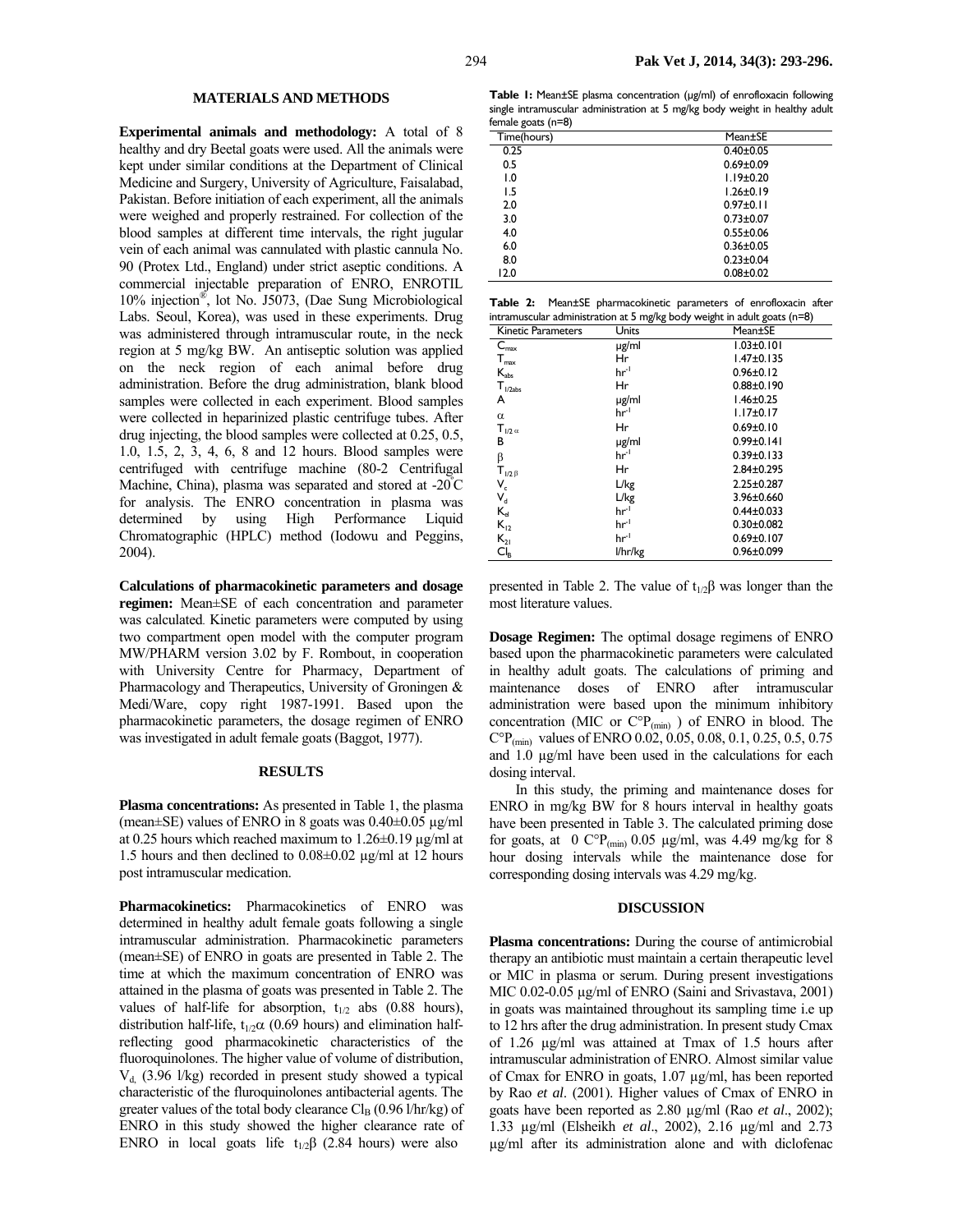| ິ<br><b>Species</b><br>$C_{p}$ (min) ( $\mu$ /ml) |      | . .   | Priming Dose (mg/kg) |          |       | Maintenance Dose (mg/kg) |          |  |
|---------------------------------------------------|------|-------|----------------------|----------|-------|--------------------------|----------|--|
|                                                   |      |       |                      |          |       |                          |          |  |
|                                                   |      | 8hr   | l 2hr                | 24hr     | 8hr   | l 2hr                    | 24hr     |  |
| Goats                                             | 0.02 | .80   | 10.70                | 1153.06  | 1.72  | 10.60                    | 1152.96  |  |
|                                                   | 0.05 | 4.49  | 26.75                | 2882.65  | 4.29  | 26.50                    | 2882.40  |  |
|                                                   | 0.08 | 7.18  | 51.41                | 5541.95  | 6.86  | 50.94                    | 5541.47  |  |
|                                                   | 0.10 | 8.98  | 42.71                | 4603.36  | 8.58  | 42.32                    | 4602.97  |  |
|                                                   | 0.25 | 22.44 | 106.79               | 1508.41  | 21.45 | 105.80                   | 11507.42 |  |
|                                                   | 0.50 | 44.89 | 213.57               | 23016.82 | 42.90 | 211.59                   | 23014.84 |  |
|                                                   | 0.75 | 67.33 | 320.36               | 34525.23 | 64.36 | 317.39                   | 34522.25 |  |
|                                                   | 00.1 | 89.77 | 427.15               | 46033.63 | 85.81 | 423.18                   | 46029.67 |  |

**Table 3:** Dosage regimen for enrofloxacin to maintain the minimum effective concentrations in adult goats at 8, 12 and 24hrs following a single intramuscular dose at 5mg/kg body weight

sodium, respectively (Narayan *et al*., 2009). Higher serum concentrations of ENRO were also reported in febrile dogs (Dimitrova *et al*., 2011).

**Pharmacokinetics:** Kinetic parameters of ENRO were described by two compartment open model as described in sheep and goats (Ovando *et al.*, 2000; Elsheikh *et al.,* 2002; Aboubakr *et al.,* 2013) and in cow calves (Singh and Srivastava, 2000). In local goats, the absorption of ENRO was quick from the site of intramuscular administration. The value of mean  $t_{1/2}$ abs in the present study (0.88 hours) was found higher than 0.15 hours of ENRO investigated in two different groups of goats following 5 mg/kg intravenous and intramuscular injections (Al-Nawazi, 2005). The  $t_{1/2}$ abs of ENRO was reportedly longer in febrile dogs than the healthy ones (Dimitrova *et al.,* 2011). This difference might be based on the variation in genetic and environmental conditions. In present study the mean value of  $t_{1/2}\alpha$  (0.69 hours) for ENRO in local goats was almost similar to the value, 0.62 hours, investigated by Elmas *et al.* (2001) in angora goats after its intravenous administration. The distribution half-life (0.69 hours) for ENRO in goats of present investigations have been found higher than the most respective literature values, 0.56, 0.30 and 0.073 hours recorded by Al-Nawazi, (2005); Elsheikh *et al.* (2002) and Rao *et al.* (2002), respectively. This indicates better absorption as well as good penetration of ENRO in indigenous goats.

The elimination half-life of a drug is a derived parameter that changes as a function of both clearance and volume of distribution (Booth and McDonald, 1988). In the present study the value of elimination half-life of ENRO in local goats was 2.84 hours which was greater than the most literature values, 1.39 hours and 0.74 hours after a single intramuscular administration (Rao *et al.,* 2001, Rao *et al.,* 2002), 1.14 hours after intravenous administration and 1.42 hours and 1.63 hours after subcutaneous administration (Raina *et al.,* 2008; Narayan *et al.,* 2009). However, elimination half-life of present investigations (2.84 hours) remained comparable with the values of 2.78 hours (Ovando *et al.,* 2000, Elsheikh *et al.,* 2002) and 2.62 hours (Javed *et al.,* 2009) in goats. Higher values for elimination half-life of ENRO were also reported in goats, 3.98 hours (Elmas *et al.,* 2001), 4.7 hours and 4.41 hours, after intravenous and intramuscular administration, respectively (Al-Nawazi, 2005) and 5.19 hours (Aboubakr *et al.,* 2013). These differences might be due to variation in mode of drug administration and values of elimination rate constants in reported studies. The mean value for volume of distribution of ENRO (3.96 l/kg) in local goats was comparable to 3.80 l/kg in goats after intravenous administration (Al-Nawazi, 2005), 3.76 l/kg for ciprofloxacin in local goats after intramuscular administration (Javed *et al.,* 2009) and 3.37 l/kg for

ciprofloxacin in goats after intravenous administration (Ovando *et al.,* 2000). Narayan *et al.* (2009) recorded the higher value of  $V_d$  5.26 l/kg in lactating goats following a subcutaneous administration at 5 mg/kg. However, the values of  $V_d$  0f ENRO recorded in goats, 1.94 l/kg (Elsheikh *et al.,* 2002); 1.42 l/kg ( Rao *et al.,* 2001); 1.28 l/kg ( Rao *et al.,* 2002); 1.5 l/kg (Griffith *et al.,* 2010) and 1.22 l/kg and 1.51 l/kg after intravenous and intramuscular administration, respectively (Elmas *et al.,* 2001) were also lower than the value of  $V_d$  (3.96 l/kg) in the present study. Besides intra species biological variations, a possible explanation for the higher value of  $V_d$  in present study may be linked to the lower extrapolated zero time drug concentration (B, 0.99 µg/ml) as compared to its higher values in above cited studies. Another study showed that in alloxan diabetic dogs osmotic diuresis lead to water loss or dehydration accompanied with higher value of B and decrease in  $V_d$ when compared with normal dogs (Nawaz, 1983). Higher value of  $V_d$  indicates the better penetration of the drug into the tissues (Baggot, 1977). This assumption is also favored by the fact that the concentrations of fluoroquinolones in most of the tissues or fluids are normally higher to those reported in plasma. Further, fluoroquinolones are lipid soluble drugs and their typical  $V_d$  varies between 2 and 4 l/kg (Brown, 1996). Nevertheless, apparent volume of distribution of a drug is a function of the volume of tissues in which drug distributes, partition coefficient of drug between tissues and circulatory blood, the blood flow to the tissues and binding of drugs to the plasma and tissue proteins.

The value of total body clearance  $(Cl_B)$  in the present study (0.96 l/hr/kg) was almost similar to the  $Cl<sub>B</sub>$  value of ciprofloxacin in goats; 0.98 l/hr/kg, Raina *et al.* (2008), 1.09 l/hr/kg, Javed *et al.,* (2009) and 1.18 l/hr/kg, Ovando *et al.,* (2000). Some higher values of the  $Cl<sub>B</sub>$  for ENRO have been investigated in goats; 1.33 l/hr/kg (Rao *et al.,* 2002), 2.58 l/hr/kg (Narayan *et al.,* 2009). However, the lower values of  $Cl<sub>B</sub>$  for ENRO, in goats; 0.47 l/h/kg (Griffith *et al.*, 2010), 0.613 l/h/kg (Guo *et al.,* 2010), 0.70 l/hr/kg (Elsheikh *et al.,* 2002), 0.81 l/hr/kg (Rao *et al.,* 2000) and 0.80 l/hr/kg (Rao *et al.,* 2002 have also been reported. A higher total body clearance  $(Cl_B)$  may be related to the higher value of respective  $V_d$  (Javed *et al.*, 2009). However, the total body clearance depends upon blood flow to the organ, fraction of unbound drug in blood and maximal ability of the organ to remove the drug. Most of these factors are under genetic control.

**Dosage Regimen:** Analysis of unsuccessful antibiotic treatment has shown that inadequate antibiotic concentration in tissue is the frequent cause of ineffectiveness (Kiss *et al*., 1976). The susceptibility of bacteria to the action of ENRO varies not only between species but also between strains